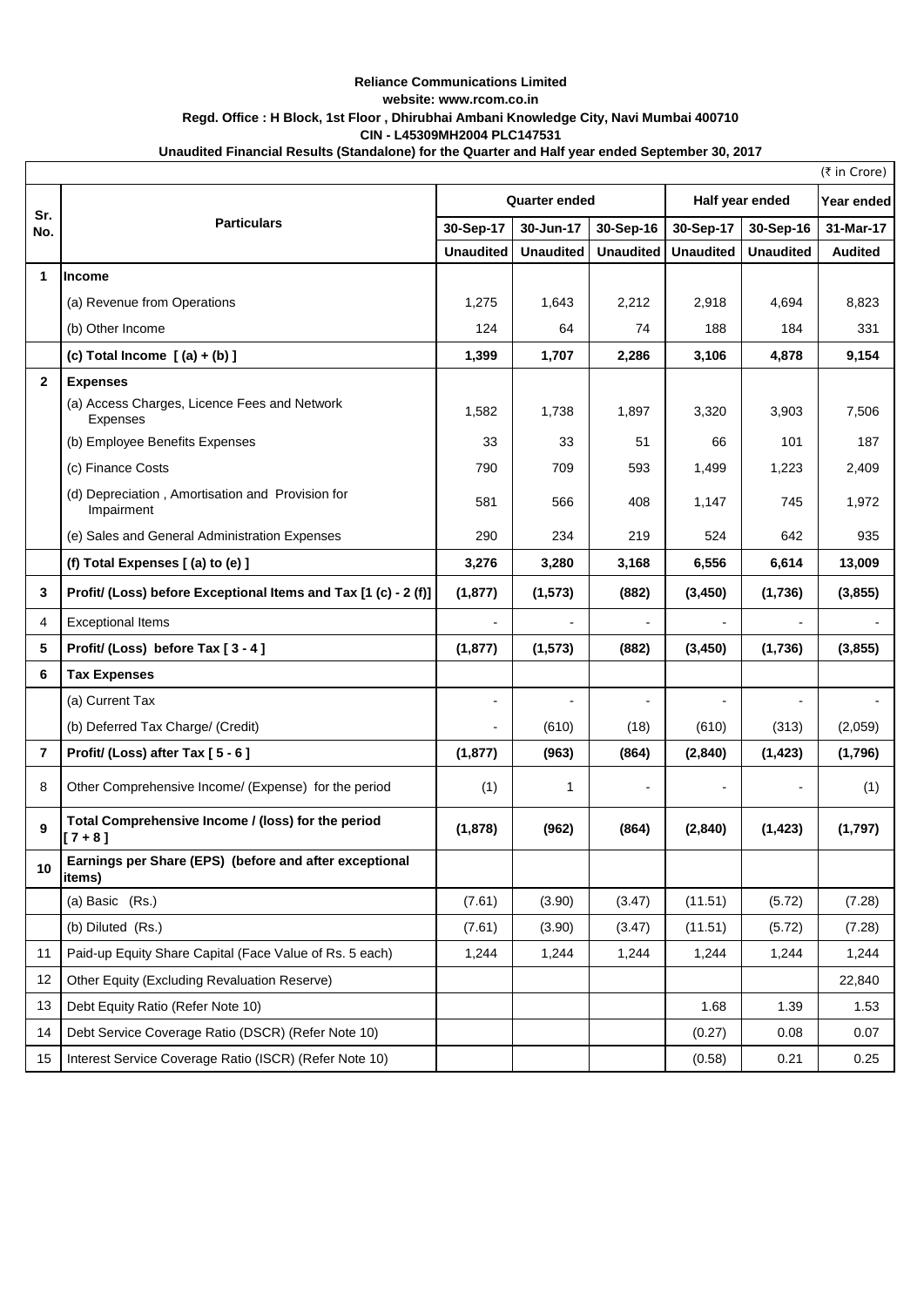|              | (₹ in Crore)<br><b>Standalone Statement of Assets and Liabilities</b> |                  |                |  |  |  |  |
|--------------|-----------------------------------------------------------------------|------------------|----------------|--|--|--|--|
|              |                                                                       |                  | As at          |  |  |  |  |
|              | <b>Particulars</b>                                                    | 30-Sep-17        | 31-Mar-17      |  |  |  |  |
|              |                                                                       | <b>Unaudited</b> | <b>Audited</b> |  |  |  |  |
| A            | <b>ASSETS</b>                                                         |                  |                |  |  |  |  |
| 1            | <b>Non-Current Assets</b>                                             |                  |                |  |  |  |  |
|              | (a) Property, Plant and Equipment                                     | 15,116           | 14,751         |  |  |  |  |
|              | (b) Capital Work in Progress                                          | 377              | 1,130          |  |  |  |  |
|              | (c) Intangible Assets                                                 | 12.832           | 13,797         |  |  |  |  |
|              | (d) Intangible assets under development                               | 68               | 66             |  |  |  |  |
|              | (e) Investment in subsidiaries and Associates                         | 17,090           | 17,090         |  |  |  |  |
|              | (f) Financial Assets                                                  |                  |                |  |  |  |  |
|              | (i) Other Financial Assets                                            | 48               | 72             |  |  |  |  |
|              | (g) Income Tax Asset (net)                                            | 237              | 227            |  |  |  |  |
|              |                                                                       |                  |                |  |  |  |  |
|              | (h) Deferred Tax Asset (net)                                          | 4,168            | 3,558          |  |  |  |  |
|              | (i) Other Non Current Assets                                          | 941              | 5,167          |  |  |  |  |
|              | <b>Sub-total Non-Current Assets</b>                                   | 50,877           | 55,858         |  |  |  |  |
| 2            | <b>Current Assets</b>                                                 |                  |                |  |  |  |  |
|              | (a) Inventories                                                       | 104              | 108            |  |  |  |  |
|              | (b) Financial Assets                                                  |                  |                |  |  |  |  |
|              | (i) Investments                                                       | 4,614            | 4,599          |  |  |  |  |
|              | (ii) Trade Receivables                                                | 1,889            | 1,636          |  |  |  |  |
|              | (iii) Cash and Cash Equivalents                                       | 96               | 455            |  |  |  |  |
|              | (iv) Bank Balances other than (iii) above                             | 75               | 188            |  |  |  |  |
|              | (v) Loans                                                             | 2,563            | 6,215          |  |  |  |  |
|              | (vi) Other Financial Assets                                           | 330              | 385            |  |  |  |  |
|              | (c) Other Current Assets                                              | 4,750            | 4,445          |  |  |  |  |
|              | <b>Sub-total - Current Assets</b>                                     | 14,421           | 18,031         |  |  |  |  |
|              | <b>Total Assets</b>                                                   | 65,298           | 73,889         |  |  |  |  |
| в            | <b>EQUITY AND LIABILITIES</b>                                         |                  |                |  |  |  |  |
| 1            | <b>Equity</b>                                                         |                  |                |  |  |  |  |
|              | (a) Equity Share Capital                                              | 1,244            | 1,244          |  |  |  |  |
|              | (b) Other Equity                                                      | 19,694           | 22,840         |  |  |  |  |
|              | <b>Total Equity</b>                                                   | 20,938           | 24,084         |  |  |  |  |
|              | <b>LIABILITIES</b>                                                    |                  |                |  |  |  |  |
| $\mathbf{2}$ | <b>Non-Current Liabilities</b>                                        |                  |                |  |  |  |  |
|              | (a) Financial Liabilities                                             |                  |                |  |  |  |  |
|              | (i) Borrowings                                                        | 15,487           | 18,629         |  |  |  |  |
|              | (ii) Deferred Payment Liabilities                                     | 1,407            | 1,407          |  |  |  |  |
|              | (iii) Other Financial Liabilities                                     | 347              | 269            |  |  |  |  |
|              | (b) Other Non-Current Liabilities                                     | 84               | 87             |  |  |  |  |
|              | (c) Provisions                                                        | 26               | 31             |  |  |  |  |
|              | <b>Sub-total Non-Current Liabilities</b>                              | 17,351           | 20,423         |  |  |  |  |
| 3            | <b>Current Liabilities</b>                                            |                  |                |  |  |  |  |
|              | (a) Financial Liabilities                                             |                  |                |  |  |  |  |
|              | (i) Borrowings                                                        | 7,789            | 7,928          |  |  |  |  |
|              | (ii) Trade Payables                                                   | 2,779            | 2,435          |  |  |  |  |
|              | (iii) Other Financial Liabilities                                     | 14,393           | 17,131         |  |  |  |  |
|              | (b) Other Current Liabilities                                         |                  | 666            |  |  |  |  |
|              |                                                                       | 827              |                |  |  |  |  |
|              | (c) Provisions<br><b>Sub-total - Current Liabilities</b>              | 1,221            | 1,222          |  |  |  |  |
|              |                                                                       | 27,009           | 29,382         |  |  |  |  |
|              | <b>Total Equity and Liabilities</b>                                   | 65,298           | 73,889         |  |  |  |  |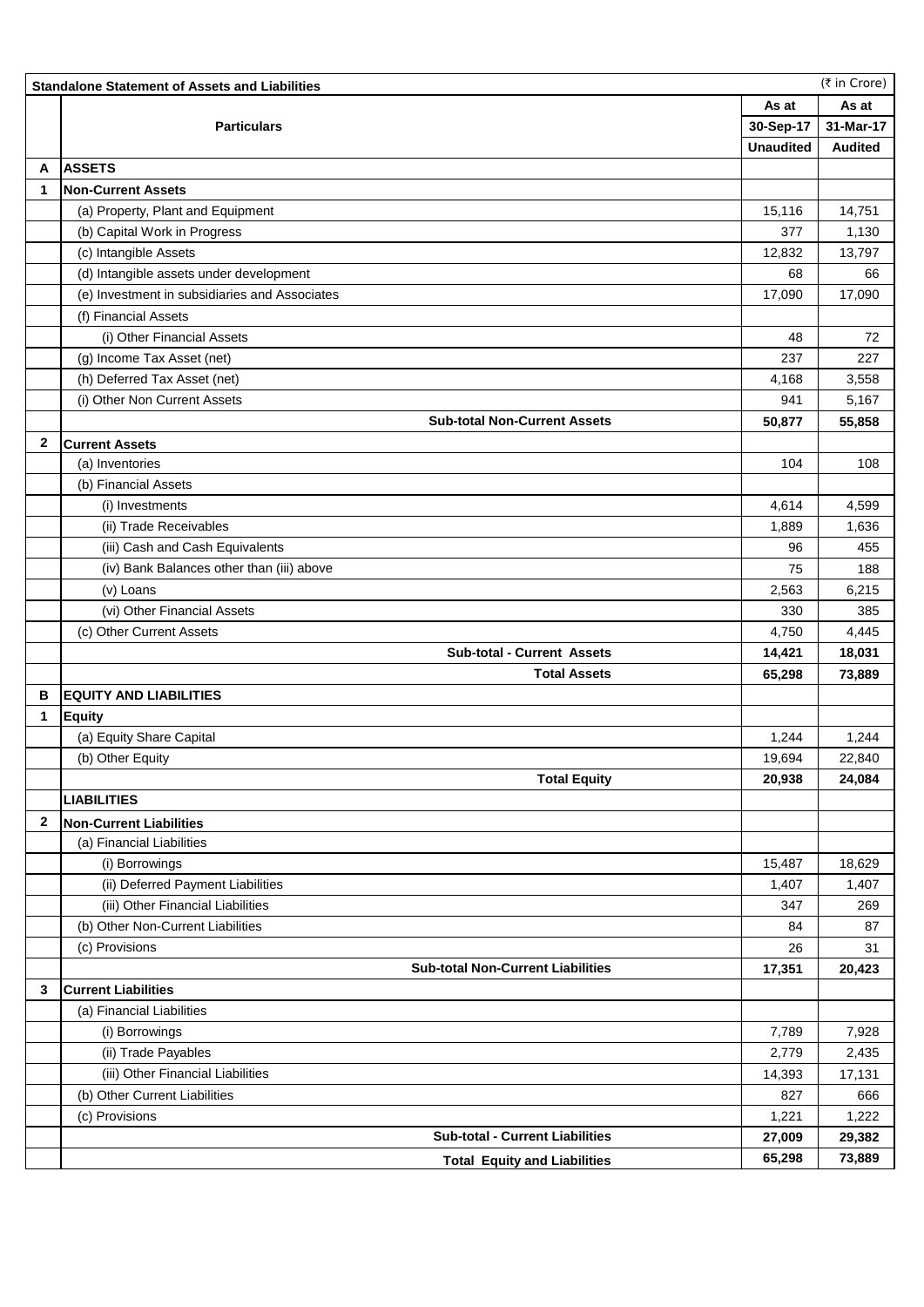## **Notes**

- 1. Figures of the previous period have been regrouped and reclassified, wherever required.
- 2. Pursuant to the Scheme of Arrangement ("the Scheme") sanctioned by the Hon'ble High Court of Judicature at Bombay, variation on account of changes in exchange rates including amortization of the balance in "Foreign Currency Monetary Item Translation Difference Account (FCMITDA)" and depreciation consequent to addition of exchange differences to the cost of capitalized assets aggregating to  $\bar{\tau}$  171 crore and  $\bar{\tau}$  330 crore during the quarter and half year ended September 30, 2017 respectively, are withdrawable from General Reserve. These withdrawable items are not considered in the accounts for the quarter and half year ended September 30, 2017 and consequently no withdrawal has been made. The necessary effects, if any, will be carried out at the year end. This matter has been referred to by the Auditors in their Limited Review Report. Consequently, reported Other Equity, Current Liabilities, Property, Plant and Equipment and Current Assets would have been  $\bar{\tau}$  19,464 crore,  $\bar{\tau}$  27,025 crore,  $\bar{\tau}$  14,899 crore and  $\bar{\tau}$  14,455 crore respectively as at September 30, 2017. The Company has, as permitted under the said Schemes, adjusted additional depreciation and amortization of  $\bar{\tau}$  141 crore and  $\bar{\tau}$  280 crore, arising on fair value of certain assets, for the quarter and half year ended on September 30, 2017 respectively by withdrawing an equivalent amount from General Reserve.
- 3. The Company had received final approval from the Department of Telecommunications (DOT), vide letter dated October 20, 2017, in the matter of demerger ("the Scheme") i. e. transfer and vesting of Wireless Telecom Business Undertaking ("the Transferred Undertaking") of Sistema Shyam Teleservices Limited (SSTL) into the Company. In terms of the said Scheme as sanctioned by Hon'ble High Court of Judicature at Bombay and Hon'ble Rajasthan High Court at Jaipur, vide their Orders dated October 7, 2016 and September 30, 2016 respectively, the Company has allotted 27,65,53,305 Equity Shares of Rs. 5 each fully paid up to SSTL, constituting 10% of the fully diluted Equity Share Capital of the Company. As the Effective Date, being October 31, 2017, the accounting effects pursuant to the said Scheme shall be considered in next quarter.
- 4. The Company has been engaged with Joint Lenders' Forum (JLF), constituted on June 2, 2017, to finalise an overall debt resolution plan including conversion by lenders of debt into equity under the Strategic Debt Restructuring Scheme (SDR Scheme) for the Company and its two subsidiaries, RTL and RITL. Consequently, standstill on the Company's debt servicing obligations for a period of 18 months till December, 2018 has become effective. Financial impact of the transactions pertaining to debt resolution plan shall be determined on completion thereof and accordingly, necessary accounting effects of impact shall be considered. Pending finalization of the resolution plan, accounts have been prepared on going concern basis. This matter has been referred to by the Auditors in their Limited Review Report.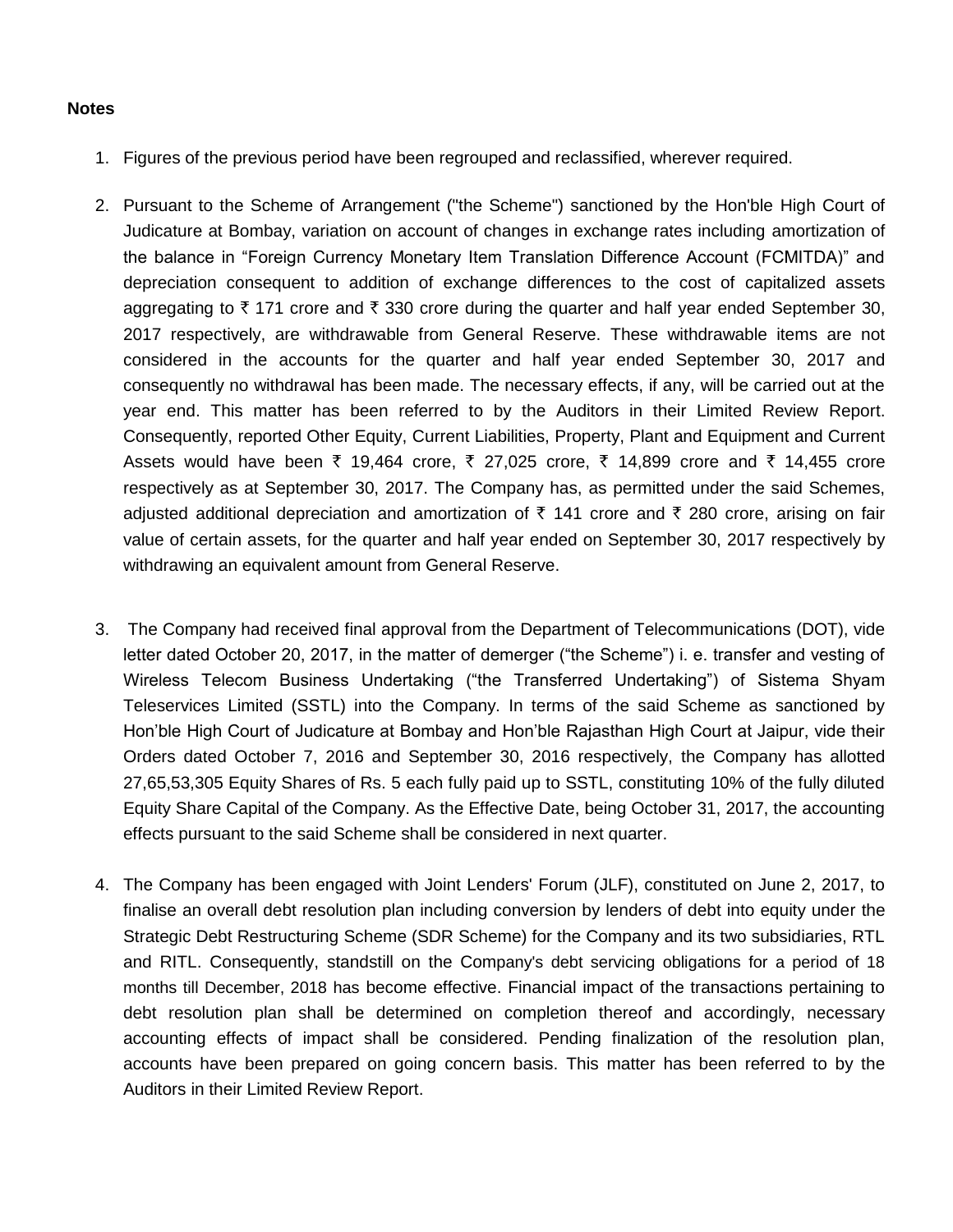5. The listed Redeemable Non Convertible Debentures (NCDs) of the Company aggregating to  $\bar{z}$  3,750 crore as on September 30, 2017 are secured by way of first pari passu charge on the whole of the movable properties, plant and equipment and Capital Work in Progress, both present and future, including all insurance contracts relating thereto of the Borrower Group; comprising of the Company and its subsidiary companies namely; Reliance Telecom Limited (RTL), Reliance Infratel Limited (RITL) and Reliance Communications Infrastructure Limited (RCIL). Out of the above, in case of NCDs of  $\bar{\tau}$  750 crore, the Company has also assigned Telecom Licences, by execution of Tripartite Agreements with Department of Telecommunications (DoT). The asset cover in case of these NCDs exceeds 100% of the principal amount of the said NCDs.

| Nature of Instruments                                         | 11.20% NCDs                     | 11.25% NCDs                                                  |  |
|---------------------------------------------------------------|---------------------------------|--------------------------------------------------------------|--|
| Amount outstanding ( $\bar{\tau}$ in crore)                   | 3,000                           | 750                                                          |  |
| Previous due date for Principal Repayment<br>and whether paid | Not Applicable                  | 07.02.2017<br>paid on 10.04.2017                             |  |
| Previous due date for payment of Interest                     | 02.11.2017                      | 07.11.2017                                                   |  |
| Whether Interest was paid on the due date                     | No.                             | No.                                                          |  |
| Next due date for payment of interest                         | 02.12.2017                      | 07.12.2017                                                   |  |
| Credit Rating and change in credit rating, if<br>any          | <b>ICRAD</b><br>earlier ICRA BB | CARE D<br>earlier CARE BB                                    |  |
| Due Date for Principal Repayment                              | 01.03.2019                      | ₹ 375 crore on<br>each dates<br>07.02.2018 and<br>07.02.2019 |  |

6. Additional details as required in relation to Non Convertible Debentures (NCDs):

- 7. Debenture Redemption Reserve (DRR): ₹590 crore as on September 30, 2017.
- 8. Net Worth : ₹ 20,938 crore, as on September 30, 2017.
	- Includes  $\bar{\tau}$  10,647 crore created pursuant to the Scheme of Amalgamation approved by High court which shall for all regulatory purposes be considered to be part of owned funds / Net worth of the Company.
- 9. Disclosure as per Ind AS 108 "Operating Segments" is reported in Consolidated Financial Results of the Company. Therefore, the same has not been separately disclosed in line with the provision of Ind AS.
- 10. Formula used for the computation of ratios:
	- i ) Debt Equity Ratio = Debt/ Equity;